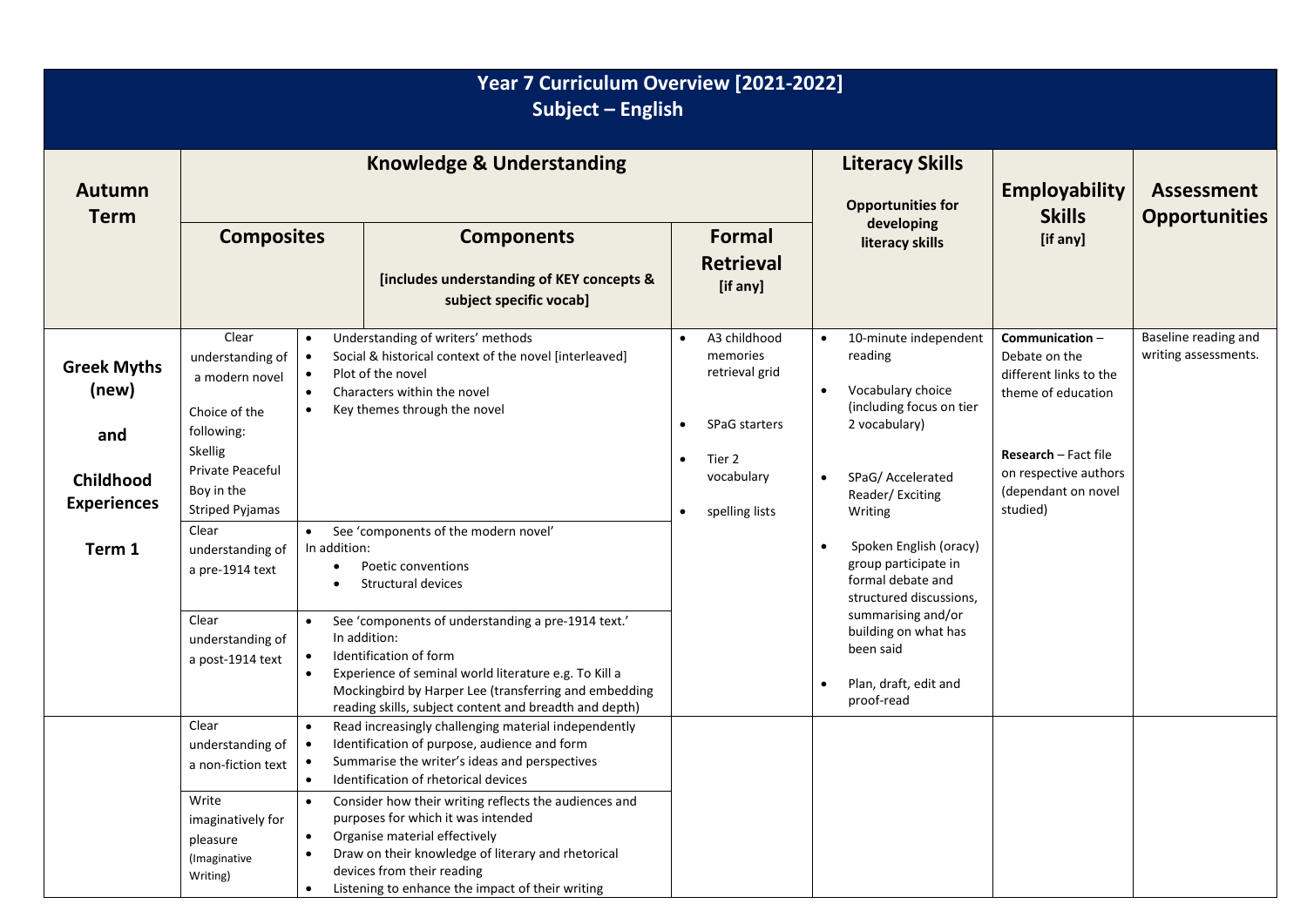## **Year 7 Curriculum Overview [2021-2022] Subject – English**

| <b>Spring</b><br><b>Term</b>                    |                                                                                                                                                                                                                                                                                                                                                                                                                                   | <b>Knowledge &amp; Understanding</b>                                                                                                                                                                                                                                                                 | <b>Literacy Skills</b><br><b>Opportunities for</b>                   | <b>Employability</b><br><b>Skills</b>                                                                                                                                                                              | <b>Assessment</b><br><b>Opportunities</b>                                                                                                     |  |
|-------------------------------------------------|-----------------------------------------------------------------------------------------------------------------------------------------------------------------------------------------------------------------------------------------------------------------------------------------------------------------------------------------------------------------------------------------------------------------------------------|------------------------------------------------------------------------------------------------------------------------------------------------------------------------------------------------------------------------------------------------------------------------------------------------------|----------------------------------------------------------------------|--------------------------------------------------------------------------------------------------------------------------------------------------------------------------------------------------------------------|-----------------------------------------------------------------------------------------------------------------------------------------------|--|
|                                                 | <b>Composites</b>                                                                                                                                                                                                                                                                                                                                                                                                                 | <b>Components</b><br>[includes understanding of KEY concepts &<br>subject specific vocab]                                                                                                                                                                                                            | Formal<br><b>Retrieval</b><br>[if any]                               | developing<br>literacy skills                                                                                                                                                                                      | [if any]                                                                                                                                      |  |
| <b>Gargoyles and</b><br><b>Ghosts</b><br>Term 2 | Clear understanding of a<br>Understanding of playwrights' methods<br>A3 Gargoyles<br>$\bullet$<br>$\bullet$<br>$\bullet$<br>and Ghosts<br>Shakespeare Play<br>Social & historical context of the<br>$\bullet$<br>retrieval grid<br>Elizabethan Period [interleaved]<br>(Macbeth-Tragedy)<br>Plot of the play<br>$\bullet$<br>Characters within the play<br>$\bullet$<br>SPaG starters<br>Key themes through the play<br>$\bullet$ | 10-minute<br>independent reading<br>Vocabulary choice<br>(including focus on<br>tier 2 vocabulary)                                                                                                                                                                                                   | Planning - Create a<br>timeline of the<br>main events in the<br>play | Writing assessment<br>(persuasive letter)                                                                                                                                                                          |                                                                                                                                               |  |
|                                                 | Clear understanding of a<br>pre-1914 text                                                                                                                                                                                                                                                                                                                                                                                         | See 'components of the modern novel'<br>$\bullet$<br>In addition:<br>Poetic conventions<br>$\bullet$<br>Structural devices<br>$\bullet$                                                                                                                                                              | Tier 2<br>$\bullet$<br>vocabulary<br>spelling lists<br>$\bullet$     | SPaG/ Accelerated<br>Reader/Exciting<br>Writing<br>Spoken English<br>(oracy) group<br>participate in formal<br>debate and<br>structured<br>discussions,<br>summarising and/or<br>building on what has<br>been said | <b>Creativity</b><br>Design either an<br>alternative,<br>modern setting for<br>the play or a series<br>of costumes for the<br>main characters |  |
|                                                 | Clear understanding of a<br>non-fiction text                                                                                                                                                                                                                                                                                                                                                                                      | Read increasingly challenging material<br>$\bullet$<br>independently<br>Identification of purpose, audience and<br>$\bullet$<br>form<br>Summarise the writer's ideas and<br>$\bullet$<br>perspectives<br>Identification of rhetorical devices<br>$\bullet$                                           |                                                                      |                                                                                                                                                                                                                    |                                                                                                                                               |  |
|                                                 | Write imaginatively for<br>pleasure<br>(Imaginative Writing)                                                                                                                                                                                                                                                                                                                                                                      | Consider how their writing reflects the<br>audiences and purposes for which it was<br>intended<br>Organise material effectively<br>Draw on their knowledge of literary and<br>$\bullet$<br>rhetorical devices from their reading<br>Listening to enhance the impact of their<br>$\bullet$<br>writing |                                                                      | Plan, draft, edit and<br>proof-read                                                                                                                                                                                |                                                                                                                                               |  |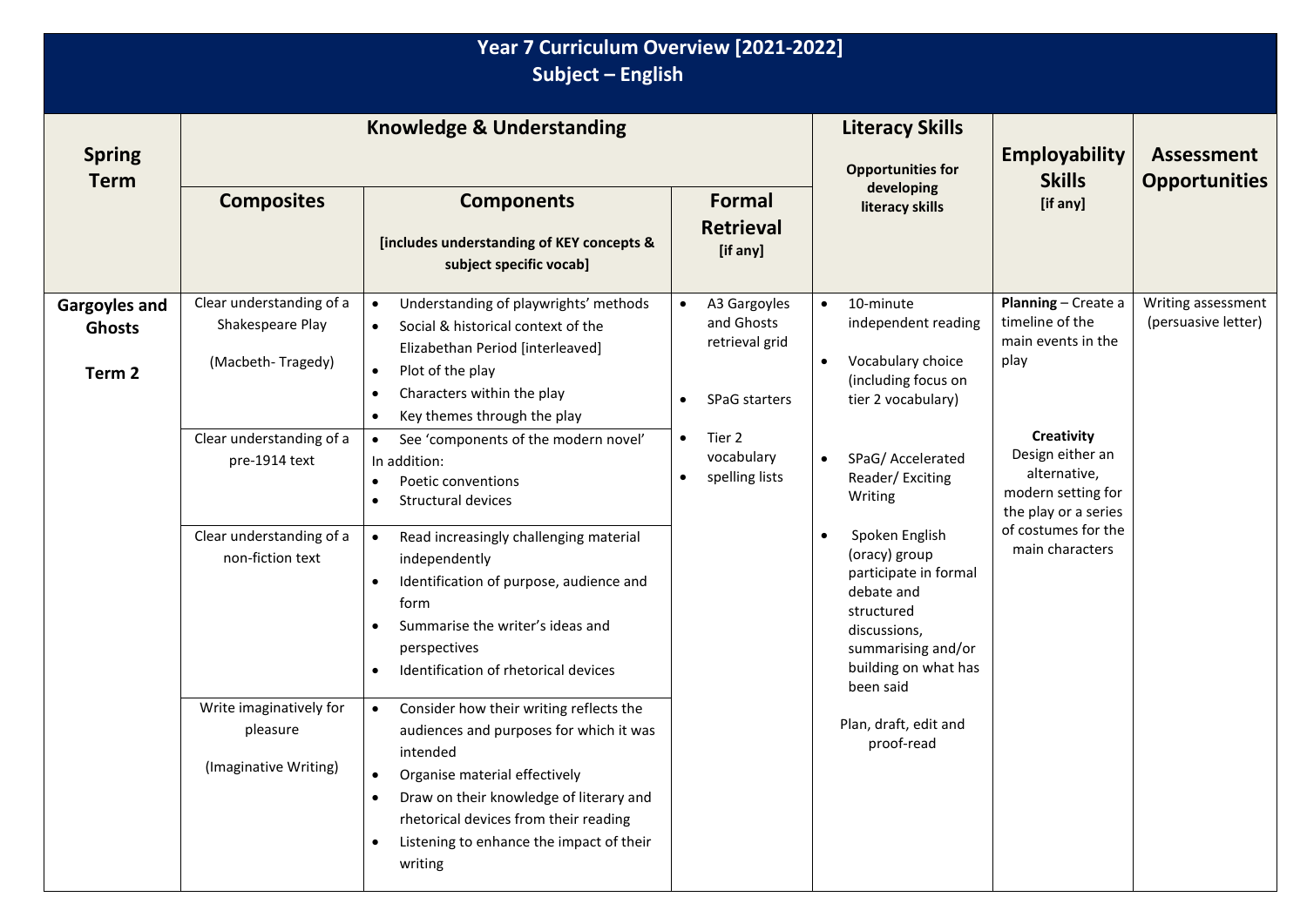| Year 7 Curriculum Overview [2021-2022]<br>Subject - English |                                                                                                                                                  |                                                                                                                                                                                                                                                                                                                                                                                                                                                                                                                                                                                                              |                                                                                                                                       |                                                                                                                                                                                                                                                                                                                    |                                                                                                                 |                                                          |  |  |  |
|-------------------------------------------------------------|--------------------------------------------------------------------------------------------------------------------------------------------------|--------------------------------------------------------------------------------------------------------------------------------------------------------------------------------------------------------------------------------------------------------------------------------------------------------------------------------------------------------------------------------------------------------------------------------------------------------------------------------------------------------------------------------------------------------------------------------------------------------------|---------------------------------------------------------------------------------------------------------------------------------------|--------------------------------------------------------------------------------------------------------------------------------------------------------------------------------------------------------------------------------------------------------------------------------------------------------------------|-----------------------------------------------------------------------------------------------------------------|----------------------------------------------------------|--|--|--|
| <b>Autumn</b><br><b>Term</b>                                |                                                                                                                                                  | <b>Knowledge &amp; Understanding</b>                                                                                                                                                                                                                                                                                                                                                                                                                                                                                                                                                                         | <b>Literacy Skills</b><br><b>Opportunities for</b>                                                                                    | <b>Employability</b><br><b>Skills</b>                                                                                                                                                                                                                                                                              | <b>Assessment</b><br><b>Opportunities</b>                                                                       |                                                          |  |  |  |
|                                                             | <b>Composites</b>                                                                                                                                | <b>Components</b><br>[includes understanding of KEY concepts &<br>subject specific vocab]                                                                                                                                                                                                                                                                                                                                                                                                                                                                                                                    | Formal<br><b>Retrieval</b><br>[if any]                                                                                                | developing<br>literacy skills                                                                                                                                                                                                                                                                                      | [if any]                                                                                                        |                                                          |  |  |  |
| <b>Viewpoints</b><br>and Voices<br>Term <sub>3</sub>        | Clear understanding of a<br>Modern Play<br>(Millions)<br>Clear understanding of a<br>pre-1914 text<br>Clear understanding of a<br>post-1914 text | Understanding of playwrights' methods<br>Social & historical context of the play<br>[interleaved]<br>Plot of the play<br>$\bullet$<br>Characters within the play<br>$\bullet$<br>Key themes through the play<br>$\bullet$<br>See 'components of the modern novel'<br>$\bullet$<br>In addition:<br>Poetic conventions<br>$\bullet$<br>Structural devices<br>See 'components of understanding a pre-1914<br>text.'<br>In addition:<br>Identification of form<br>Experience of seminal world literature e.g. To<br>Kill a Mockingbird by Harper Lee<br>(transferring and embedding reading skills,<br>$\bullet$ | A3 Choices<br>$\bullet$<br>retrieval grid<br><b>SPaG starters</b><br>$\bullet$<br>Tier 2<br>$\bullet$<br>vocabulary<br>spelling lists | 10-minute independent<br>reading<br>Vocabulary choice<br>(including focus on tier<br>2 vocabulary)<br>SPaG/ Accelerated<br>Reader/Exciting<br>Writing<br>Spoken English (oracy)<br>group participate in<br>formal debate and<br>structured discussions,<br>summarising and/or<br>building on what has<br>been said | Initiative - What<br>would you do if, like<br>the main character,<br>you discovered a bag<br>filled with money? | Reading and<br>Writing assessment<br>(end of year exams) |  |  |  |
|                                                             | Clear understanding of a<br>non-fiction text                                                                                                     | subject content and breadth and depth)<br>Read increasingly challenging material<br>independently<br>Identification of purpose, audience and form<br>$\bullet$<br>Summarise the writer's ideas and<br>perspectives<br>Identification of rhetorical devices                                                                                                                                                                                                                                                                                                                                                   |                                                                                                                                       | Plan, draft, edit and<br>proof-read                                                                                                                                                                                                                                                                                |                                                                                                                 |                                                          |  |  |  |